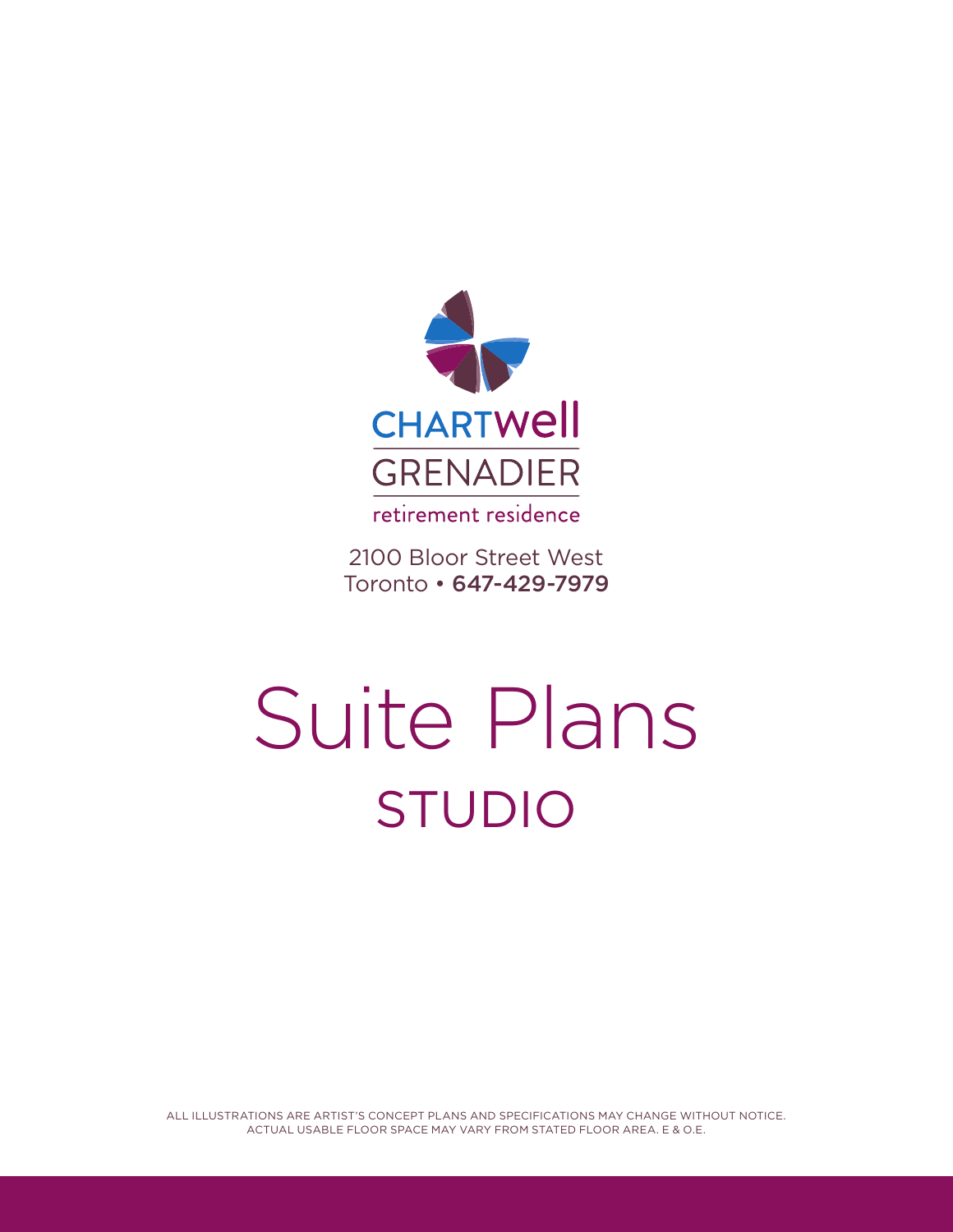



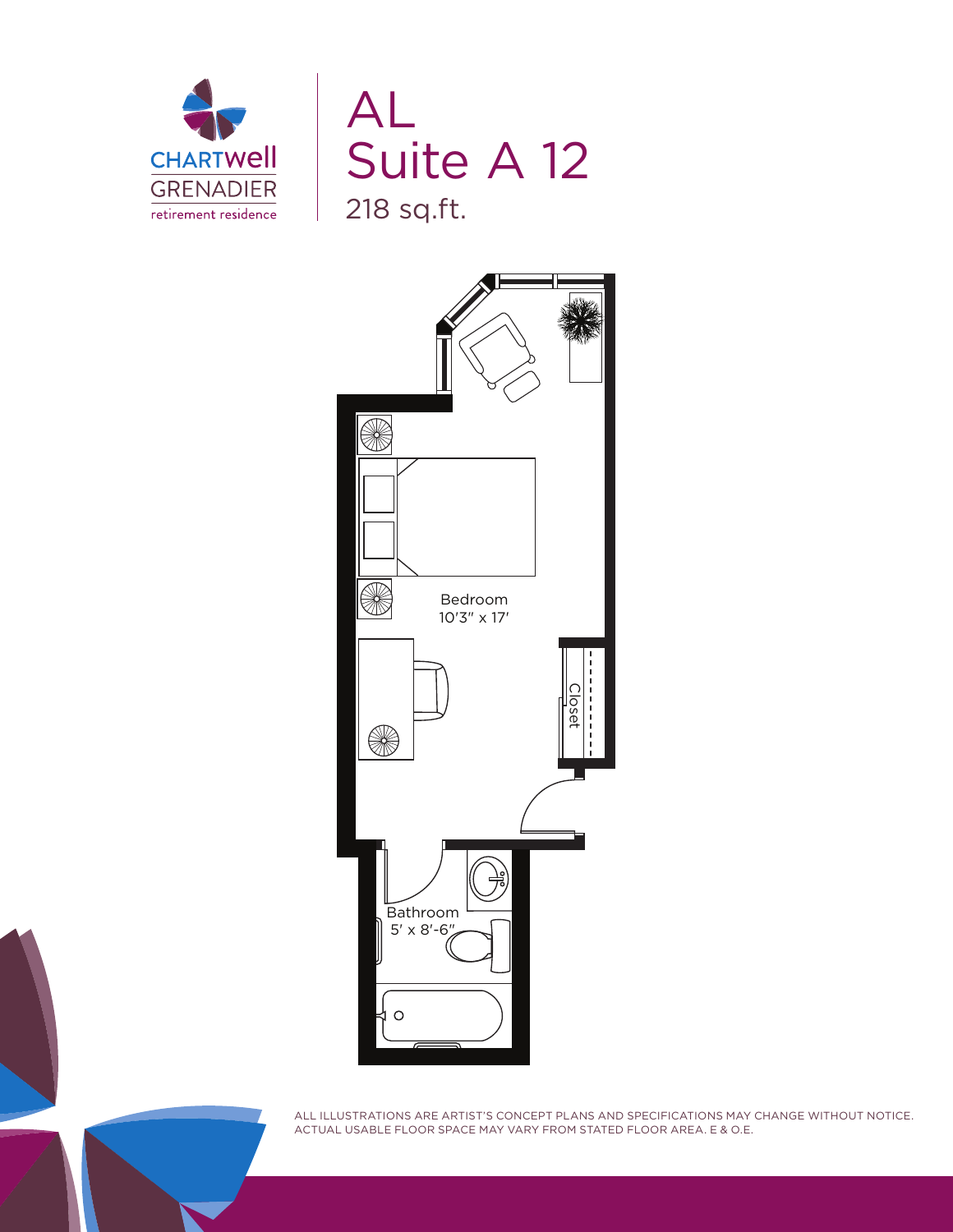



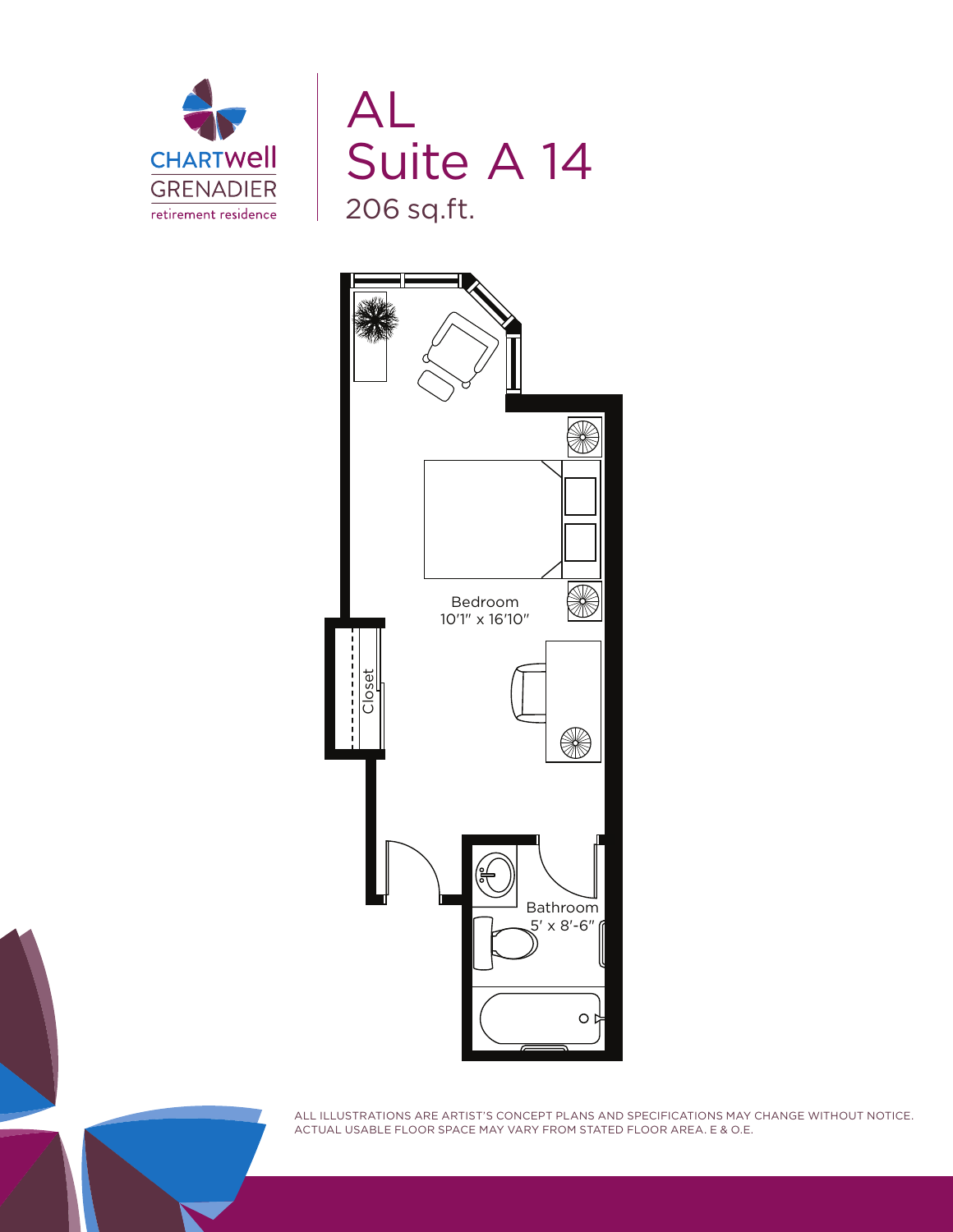



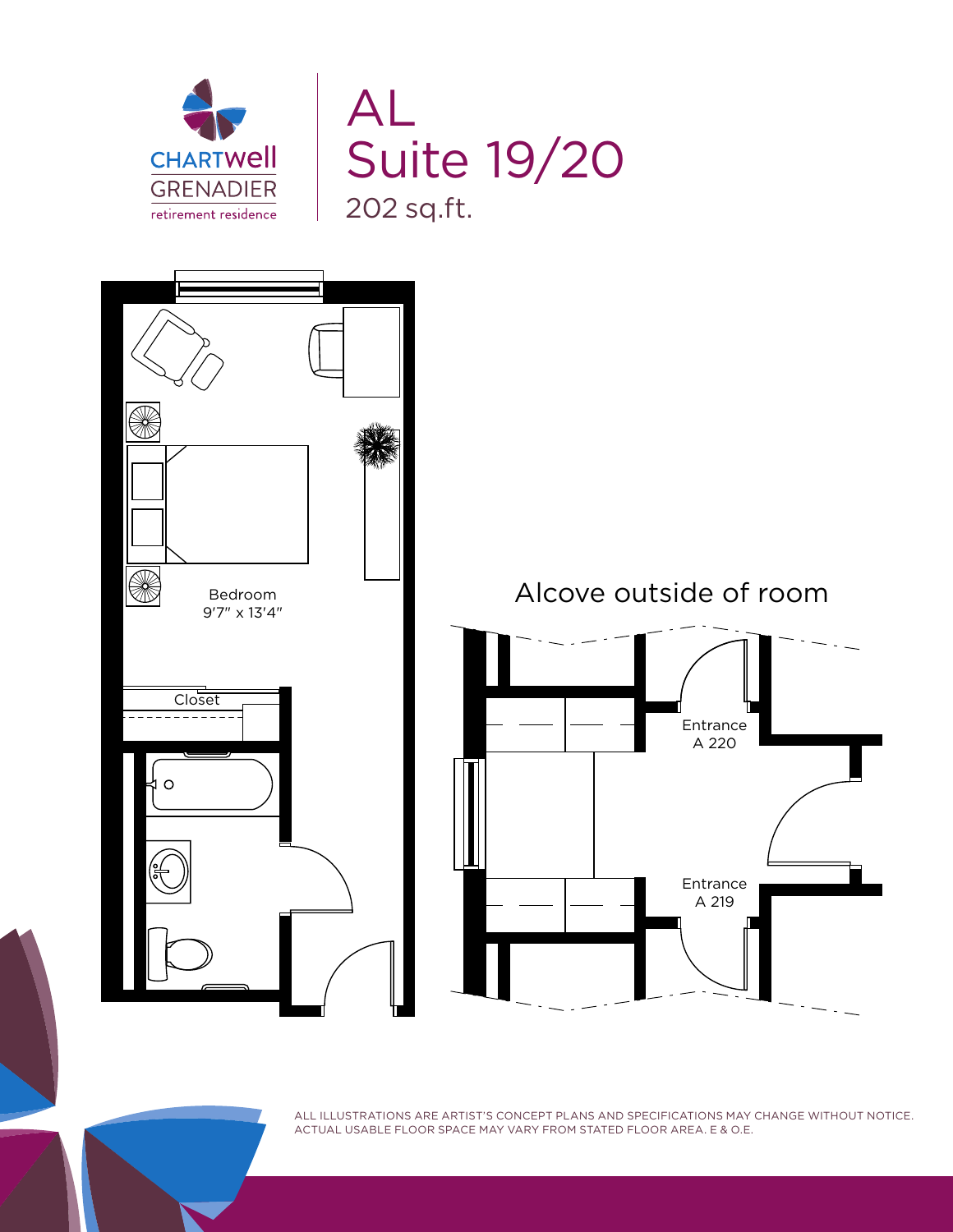

Suite B/C 03/05 298 sq.ft.